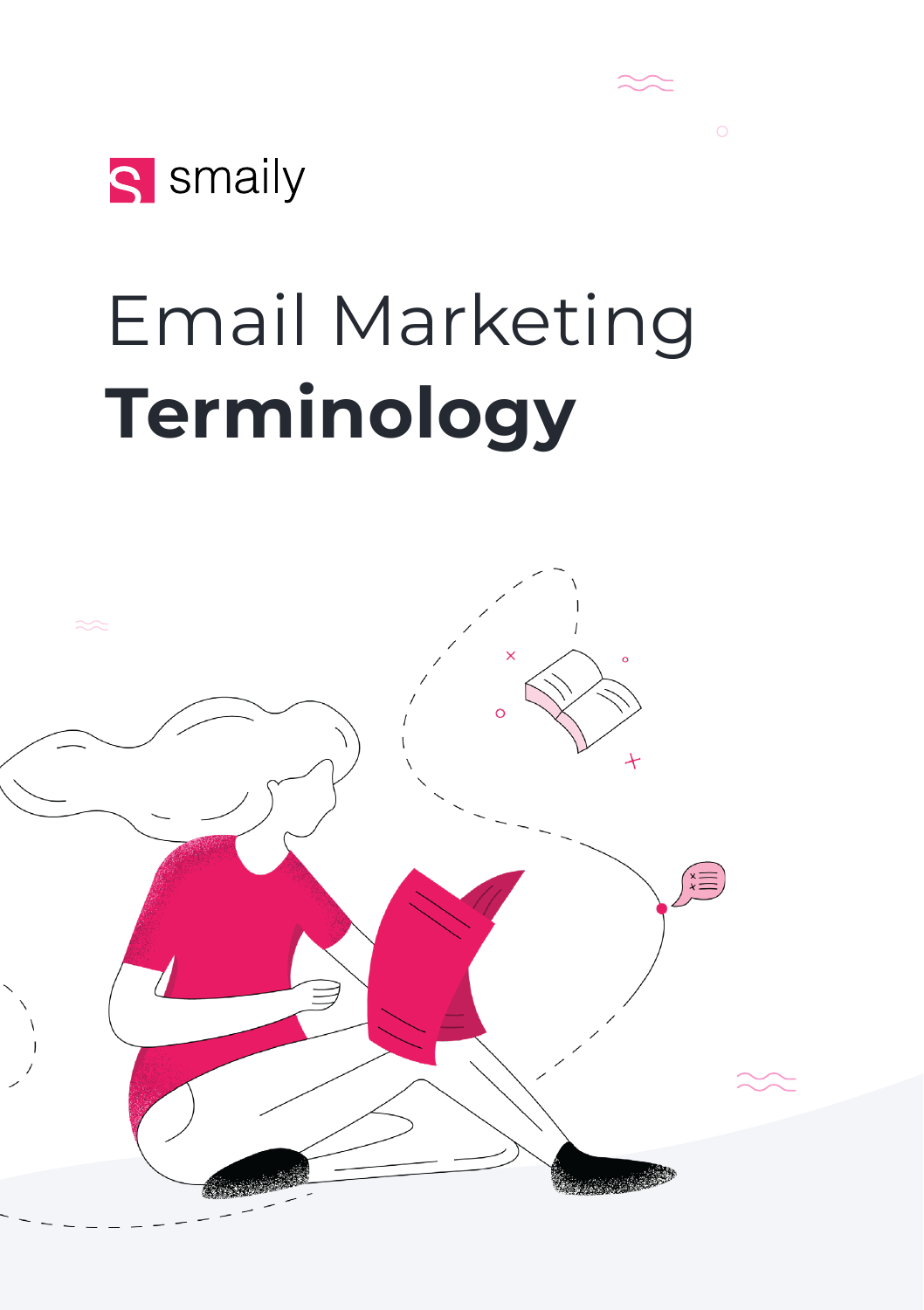

# Understand the **Terminology**

When you start learning about email marketing, or even if you have been sending marketing emails for a while, it can be tricky to understand the marketing lingo and all the technical terms. Thus, we have put together a glossary of popular email marketing terms to make it easy for you to learn and understand this professional jargon. You can come back to it any time to cross-reference a word or a phrase you are unsure of.



 $\circ$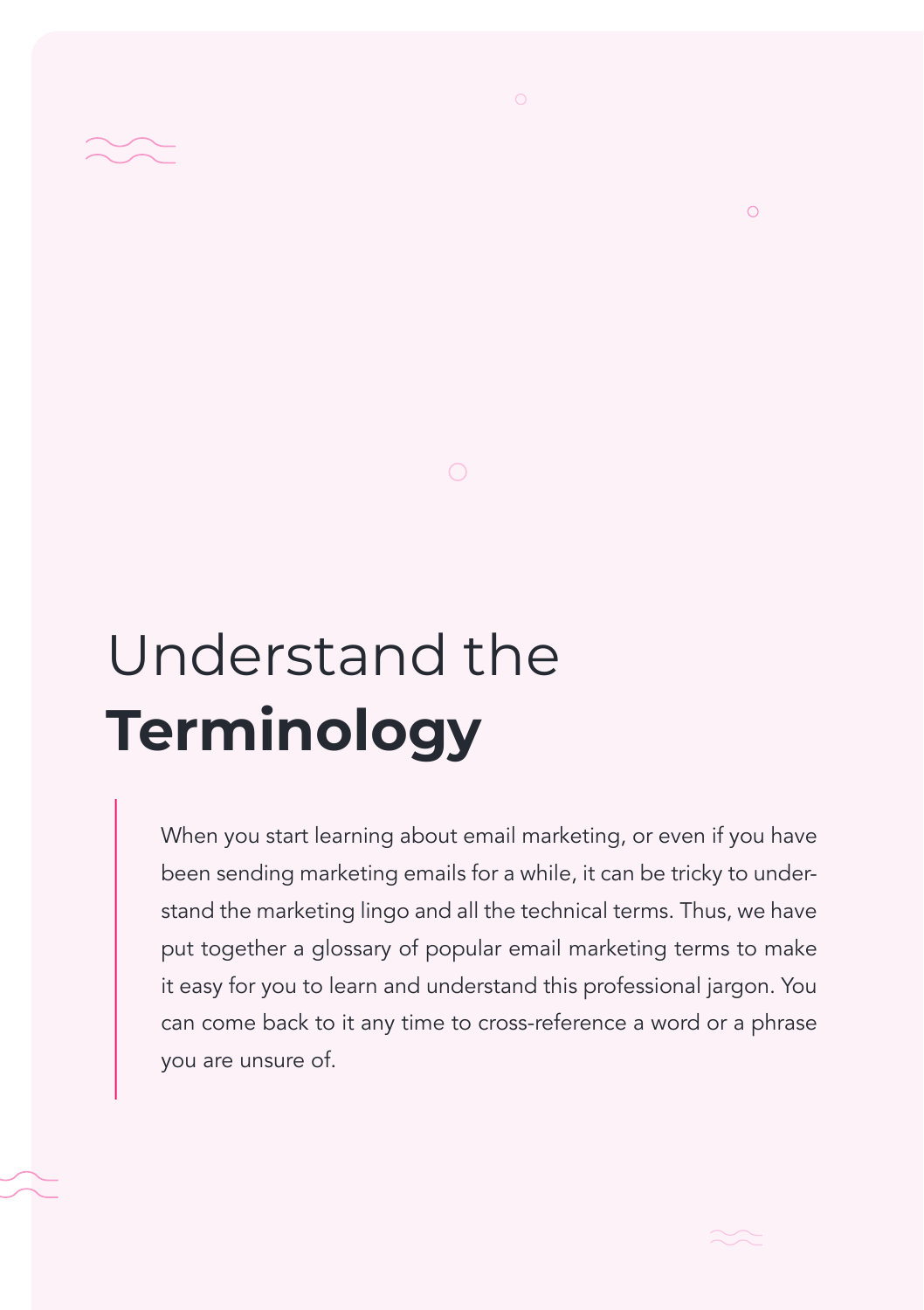# **Popular Email Marketing Terms and Phrases**

# **A/B testing**

Also called multivariate testing or split testing, it is a way to test different elements in one email campaign – pictures, messages and their location, the subject of the message, the best time to send the email, and much more. It is a recommended practice to help you optimize your emails as well as learn more about your email recip[ients. Here's a good](https://smaily.com/successful-email-marketing-introduction-into-a-b-testing/) introduction to A/B testing.

# **ALT-tag**

Also referred to as ALT-text. It is a coded text that describes the image. Among many reasons you should have them in your emails, remember that they are beneficial for accessibility purposes and for users trying to view your email offline because the pre-determined ALT-text is displayed instead of the non-showing image.

# **Abuse complaint**

Occurs when someone marks your email as spam. Try to make sure this doesn't happen and offer your mailers content they never consider spam.

# **Abandoned cart email**

An email or series of emails sent to customers who add a product/service into an online shopping cart but do not complete the purchase. Abandoned cart emails are sent automatically to convince the email recipient to complete the check-out. You can [learn more about aban](https://smaily.com/abandoned-cart-emails/)doned cart emails here.

# **Apology email**

Mistakes happen! An apology email, also called "oops email", is an email sent when something goes wrong with the original email campaign. For example, if an incorrect audience segment was used, a false offer was included, etc. Here's some more [information on how to create apol](https://smaily.com/oops-emails-how-to-deal-with-mistakes-in-marketing-emails/)ogy emails.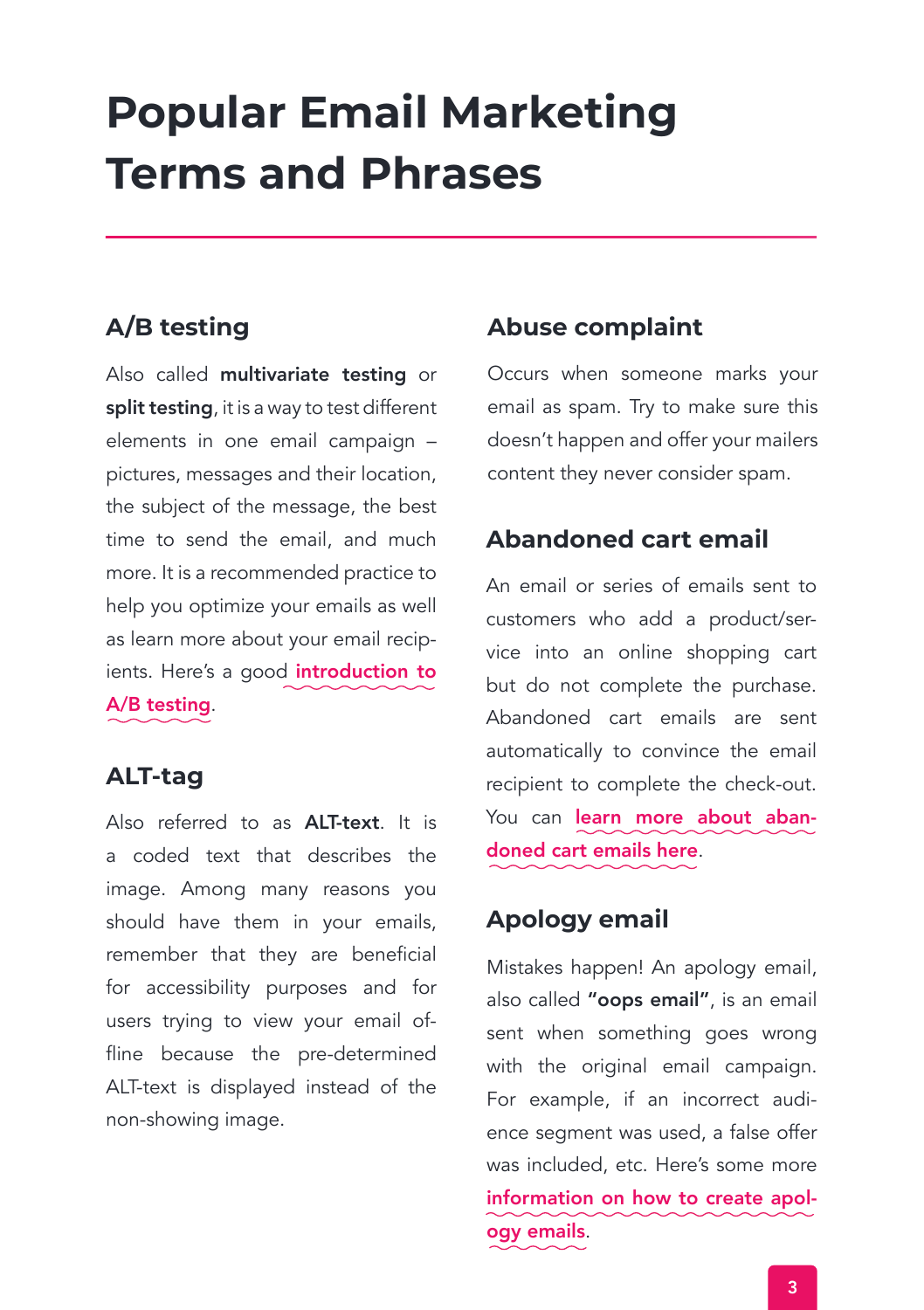# **Automatic email**

Also named an automatic notification. This is any email that is automatically sent to someone on the mailing list after an activity, or based on existing information (eg, greeting letter, birthday wishes, a sales announcement, account creation confirmation, etc.).

## **Autoresponder**

An automated email message or series of email messages. One of the techniques of email marketing automation.

## **Bounce rate**

The percentage of emails that cannot be delivered and are thus returned to sender. It is recommended that the bounce rate is less than 5%. See also "soft bounce" and "hard bounce".

## **Blacklist**

A real-time list that uses a variety of criteria to determine if the IP addresses are spam IPs. If you are blacklisted, your email will most likely be stopped from delivery.

# **Bulk mail**

A large-scale email deployment, can also be called mass-mailing.

## **CASL**

Canada's Anti-Spam Legislation came into effect in 2015. It outlines the rules regulating the send of commercial electronic messages. It is one of the most rigid anti-spam laws in the world.

[Find out more about CASL here](https://crtc.gc.ca/eng/internet/anti.htm).

## **CAN-SPAM**

United States CAN-SPAM law regulates the use of commercial e-mail and aims to give recipients the right and opportunity to opt-out. You can learn more about the CAN-SPAM Act [on the Federal Trade Commission](https://www.ftc.gov/business-guidance/resources/can-spam-act-compliance-guide-business) webpage.

## **CTA – a call-to-action**

Usually a word or a phrase, button or designed picture, that invites your email subscribers to do something, for example, "download now", "view video" or "buy now".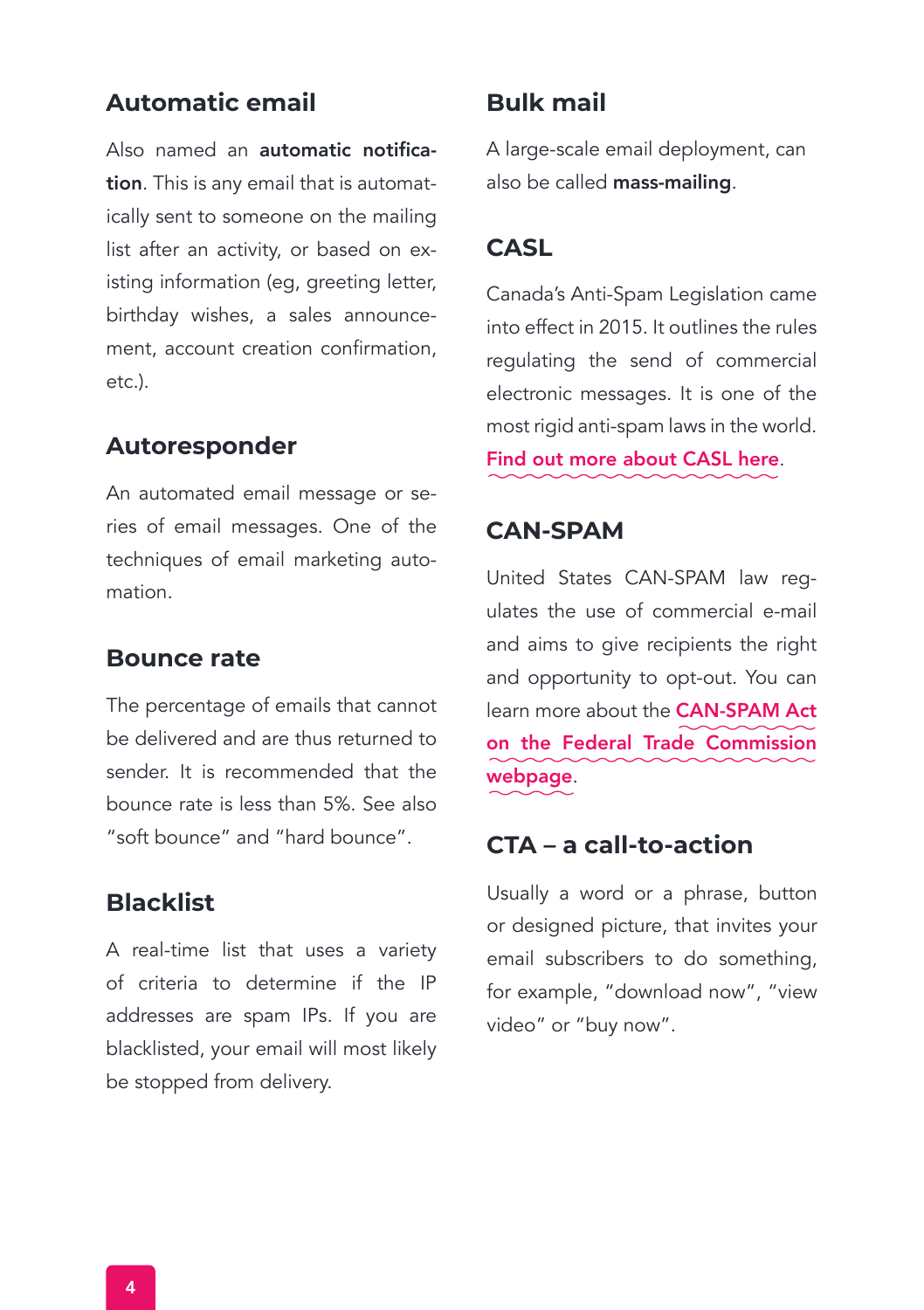Stands for Cascading Style Sheets, and, together with HTML, they're used to develop emails and web pages.

# **Cold email**

Email equivalent of "cold calling". It refers to an unsolicited email, usually a sales email, sent to a potential customer.

# **Click rate**

The percentage of email recipients who clicked on a link in the email, out of all the email recepients. In other words, the percentage of all recipients who received the email and clicked on a link in the email. See also "click-through rate (CTR)".

# **Click-through rate (CTR)**

The percentage of email recipients who clicked on a link in the email, out of the email recepients who opened the email. In other words, the percentage of all recipients who received the email and clicked on a link in the email in addition to opening the e-mail. Also see "unique open rate" and [read more about the statistics](https://smaily.com/help/user-manual/campaigns-2/campaign-statistics/)  here.

# **CSS Conversion rate**

Represents the percentage of email recipients who complete a specific action in your email marketing campaign (e.g., made a purchase, registered for an event, etc.).

# **Dedicated IP**

An IP address that only you can use to deploy your emails. This way, you have more control over your deliverability.

# **Double opt-in**

When an email is sent to the new subscribers, asking them to confirm their opt-in for the second time (also ensuring that no one else used their email).

# **Dynamic content**

A dynamic email component, that is displayed to each customer based on their data, preferences, or behavior.

# **Deliverability**

Measures how many e-mails you send reach the subscriber's inbox without problems. The higher the number, the better.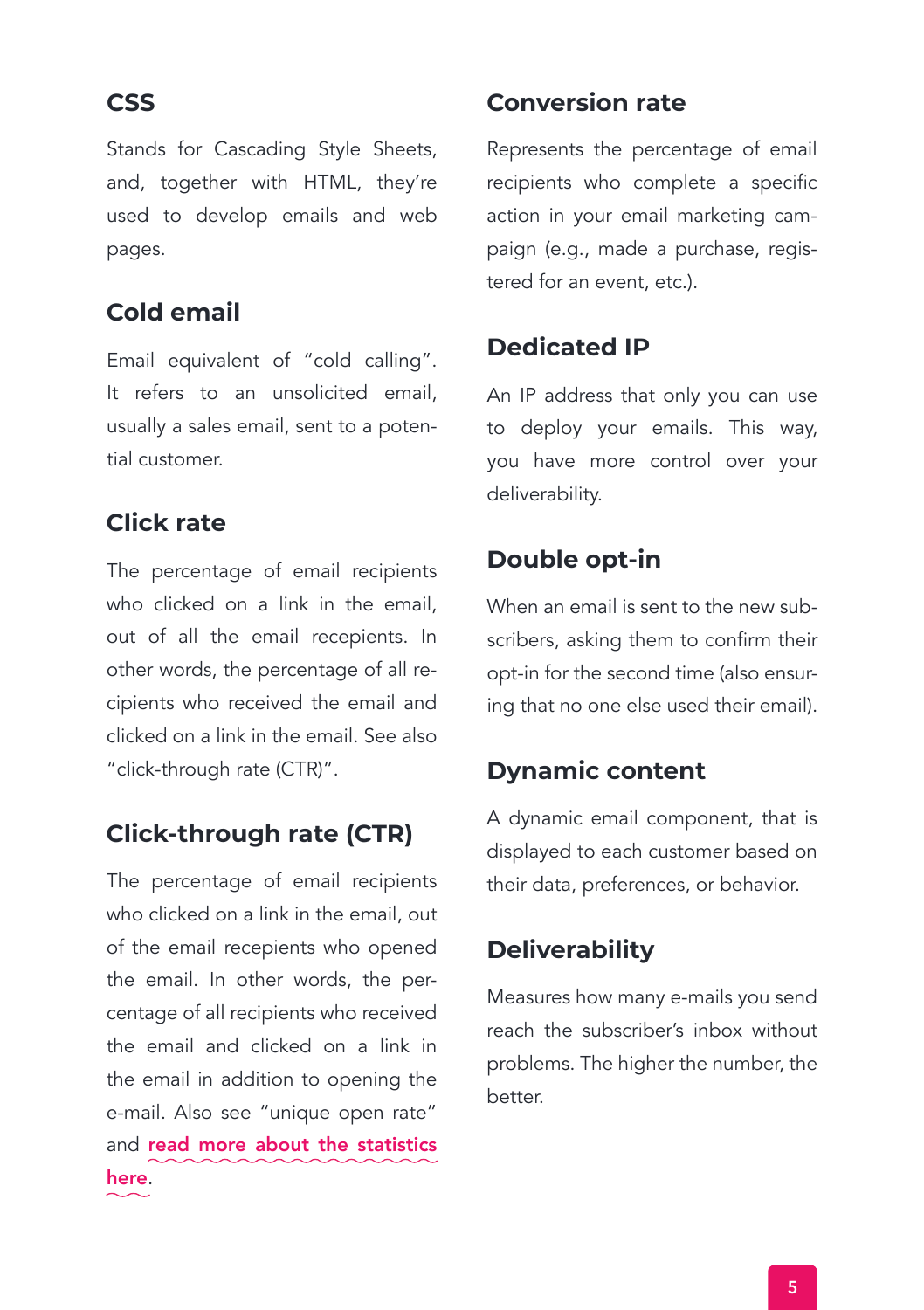# **DKIM – Domain Keys Identified Mail**

An email authentication method linking your domain name to your email. It verifies the email's authenticity and helps avoid forged email sender addresses.

# **Drip marketing / drip campaign**

Refers to a series of pre-set automated emails deployed over time to people who take specific actions.

# **Email list**

A group of email addresses used as an audience to send email marketing campaigns to.

# **Email copywriting**

Refers to the actual email copy in the email body and the subject line.

# **Email analytics**

A variety of metrics used to track the performance of your emails – for example, unique or total open and click rates, click to open, deliverability rate, and many others. You can learn more about **positive and negative** [email metrics on our Smaily blog](https://smaily.com/email-analytics-use-both-positive-and-negative-email-metrics-to-optimise-your-next-campaigns/).

# **Email marketing**

A type of marketing when commercial, promotional emails are being sent to a group of people.

# **Email template**

A re-usable file that is used to build email campaigns. Email templates can be text-only or pre-formatted HTML emails.

# **Email brief**

A document that contains all main aspects of a planned email campaign, such as the content, email audience, deployment date, subject line, sender name, etc.

# **ESP – Email Service Provider**

A company providing you with the tools to manage your mailing list, send and track your email campaigns.

# **Email funnel**

Often used to represent how an email subscriber changes from being classified as a lead to a customer.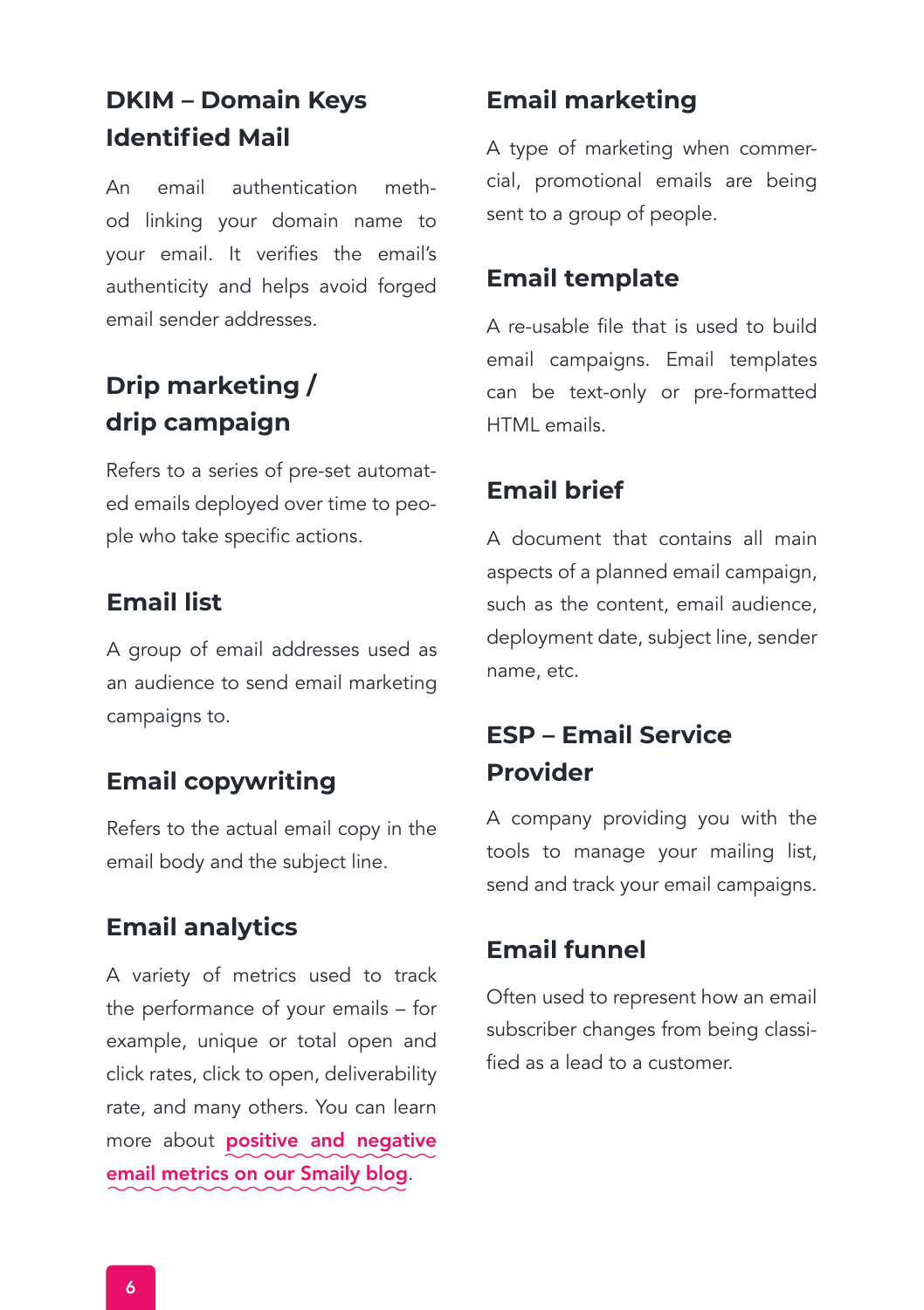# **Email metrics**

Various indicators that help you measure and evaluate the success of your email campaigns. There are many different email metrics that you should analyze, including but not limited to the open rate, click-through rate, unsubscribe rate and bounce rate.

# **Email landing page**

A web page that email recipients will "land" on when they click on a link in the email.

# **Email integrations**

Enable to connect different tools or systems together to create seamless sync, data flow or processes with email marketing.

## **GDPR**

The EU General Data Protection Regulation (GDPR) came into force 25th of May 2018. It applies to all companies processing and holding the personal information of anyone residing in the EU. [You can read more](https://gdpr-info.eu) about GDPR here.

# **Gmail promotions tab**

A while back, Gmail introduced inbox tabs to sort email messages automatically. Gmail promotions tab contains marketing emails. You can read more about [Gmail promotions tab](https://smaily.com/gmail-promotions-tab-discover-the-benefits/) here.

## **Hard bounce**

Failed email delivery due to permanent reasons, for example, an invalid, incorrect, or blocked email address or domain name.

## **H1**

When writing email content, H1 usually refers to the title or headline, which is typically the largest piece of text in the body of the email.

### **HTML**

Short for Hyper Text Markup Language. HTML and CSS are used to code emails and web pages. Read the [difference between the HTML of a](https://smaily.com/email-coding-vs-web-coding-its-not-the-same/) website and a newsletter here.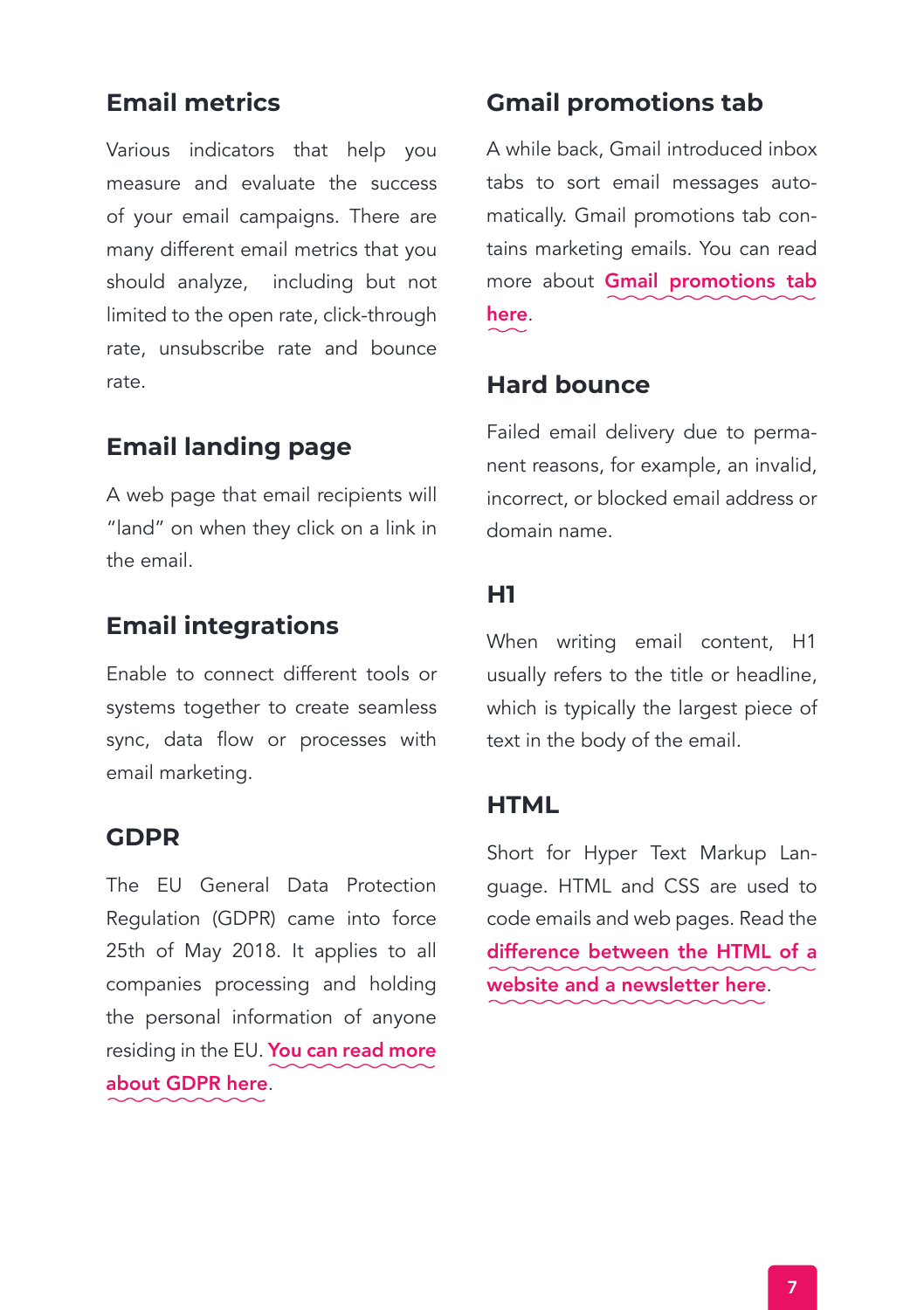# **ISP – Internet Service Provider**

A company that provides internet service and usually email addresses to its customers.

# **IP warmup**

Gradually increasing the number of emails sent from your IP address, to help correctly build the IP's reputation.

# **Image blocking**

E-mail client's setting that automatically prevents images from being displayed in an incoming mail. You can generally enable the display of images separately.

# **Marketing automation**

The use of technology to create automated processes, for example, segmenting and automatically deploying emails according to the pre-planned workflows. Read more [about marketing automation here](https://smaily.com/email-marketing-automation-demystified/).

# **Opt-in (subscribe)**

A choice to receive emails by giving your email address and permission to a company, website or individual.

# **Opt-out (unsubscribe)**

When your email recipients request to stop receiving your email communications and thus have to be removed from the email list. You are legally required to have a clear and not misleading opt-out method. See also "unsubscribe mechanism" and "unsubscribe page".

# **Open rate**

Shows the percentage of email recipients who open your email campaign. You can track the unique open rate (see definition) and the total open rate.

# **Preference centre**

A type of an elaborate web form or online tool that helps your email recipients manage their subscription preferences.

# **Promotional email**

A marketing email written and built for specific audiences to advertise products or services, offers, company brand, etc.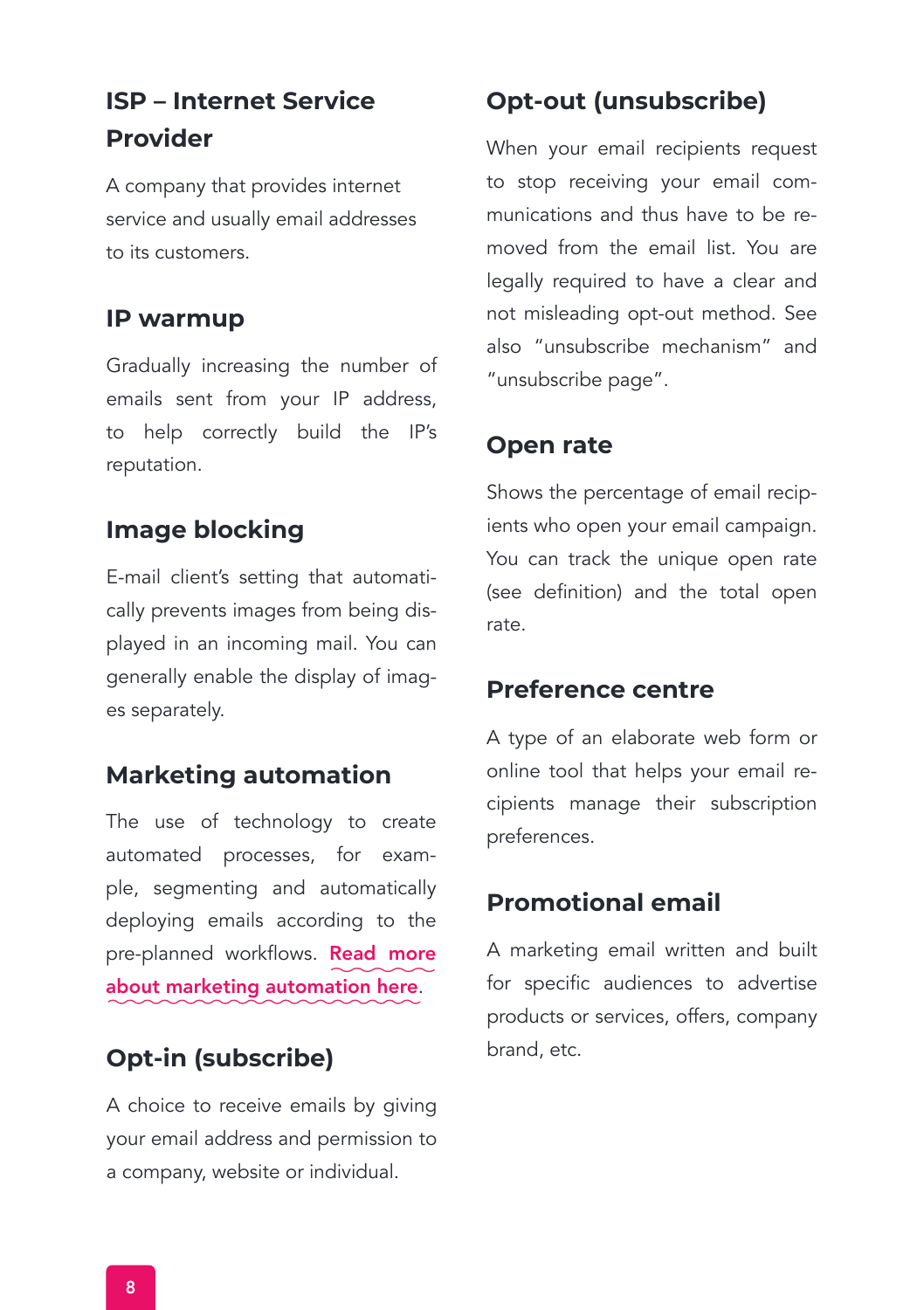# **Preview text**

The text that appears after a subject line when the email is viewed in an inbox. Here's more information about [preheaders and preview text](https://smaily.com/learning-to-leverage-preheaders-and-preview-text/).

## **Personalization**

Email marketing technique trying to make the emails more personal and targeted based on the information you have collected about your email recipients. For example, using a personalized salutation, referencing their purchases, or even personalizing images in the email by using dynamic content.

# **Preview pane**

Considered to be one of the most vital email parts, especially for B2B businesses. It is a top section of an email visible as a preview in your subscribers' inbox.

## **Preheader text**

Short text that usually appears after the subject line in the recipient's mailbox. When composing a template, you can add a preheader text to your email. This could give the recipient a brief overview of the content of the letter.

# **Reply address**

An email address to which the email replies will be sent.

# **Responsive design**

An email that renders well across multiple devices – whether it is a mobile phone, a tablet, a desktop computer, a smart watch, or smart speaker that reads the contents of your emails to you.

## **Shared IP address**

Sharing an IP address with other email senders. A cheaper alternative to having a dedicated IP, however, it comes with less reputation control. As a positive feature, the use of a shared IP address allows larger volumes to be sent immediately and is less sensitive to complaints.

## **Spam**

Spam messages are unsolicited messages (emails, SMS and other types of messages) usually sent to a large group of people.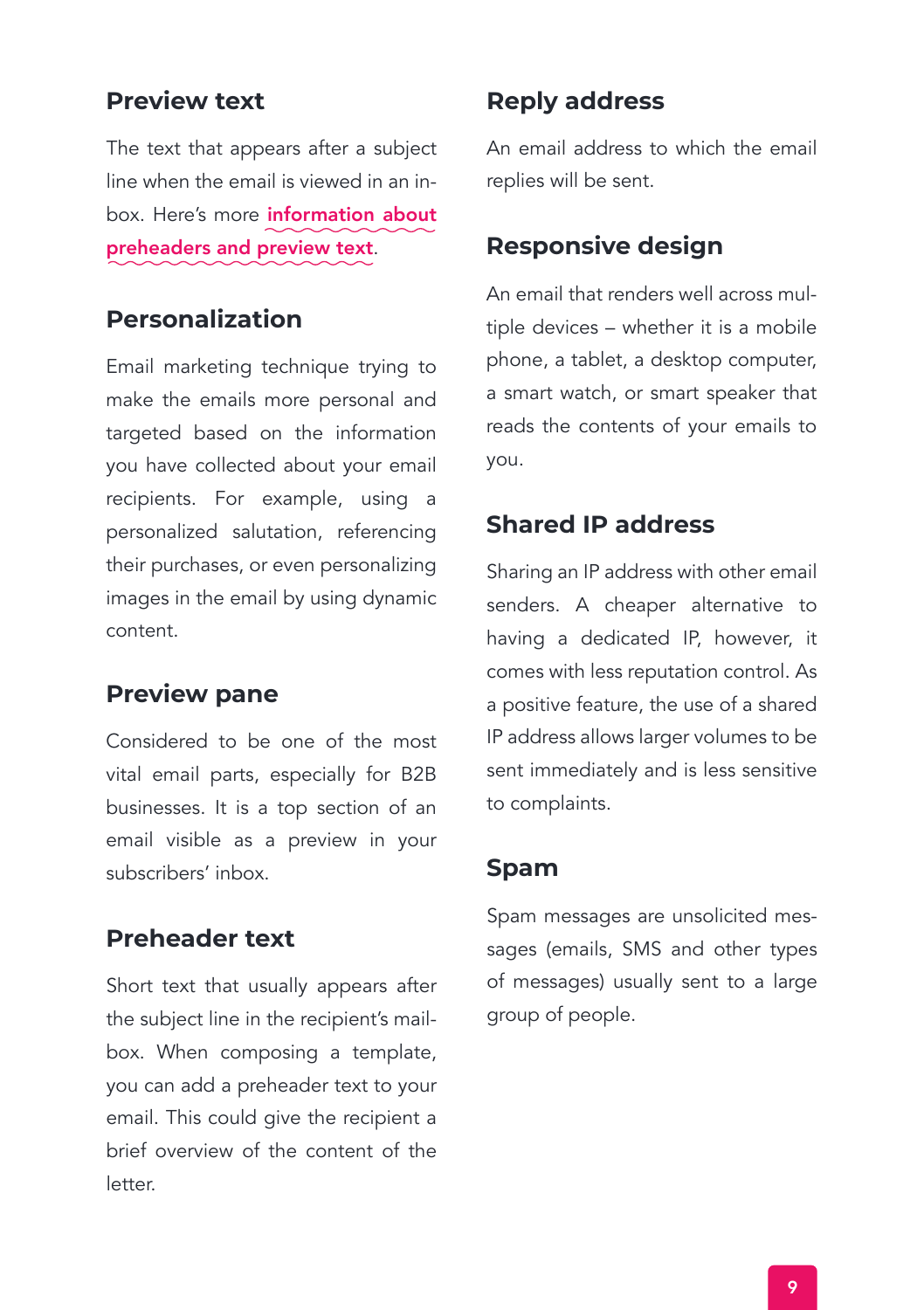# **Single opt-in**

Allowing your subscribers to opt-in without requiring them to confirm their email address. Opposite to double opt-in.

# **Sender name (from name)**

The name that's being displayed in the inbox to show who sent the message.

# **Segmentation**

A way of dividing your database or a mailing list into smaller groups, called segments, to make your email campaigns more relevant. Learn more about segmentation by reading our ["Ten Smart Ways To Segment Your](https://smaily.com/ten-smart-ways-to-segment-your-mailing-list/) Mailing List" blog post.

## **Soft bounce**

Failed email delivery due to temporary reasons, such as a full inbox, an email that is too large, or a temporarily unavailable recipient's server.

## **Spam traps**

Email addresses, that look like real emails, but used by ISPs catch spammers. They do not belong to individuals. Thus, they do not opt-in to receive email communication. There are a few different types of spam traps, such as pure spam traps or recycled email addresses.

# **Social media bar**

A part of an email typically showing social media icons linked to specified accounts. You can read more about [social media bars in emails here](https://smaily.com/social-media-for-email-marketing/).

# **Throttling**

Sending email messages in batches, rather than all at once. It controls the volume of emails deployed to one ISP at one time. Email providers usually do this for you automatically.

## **Target audience**

A group of email recipients, a specific email list or segment that an email marketing campaign will be sent to.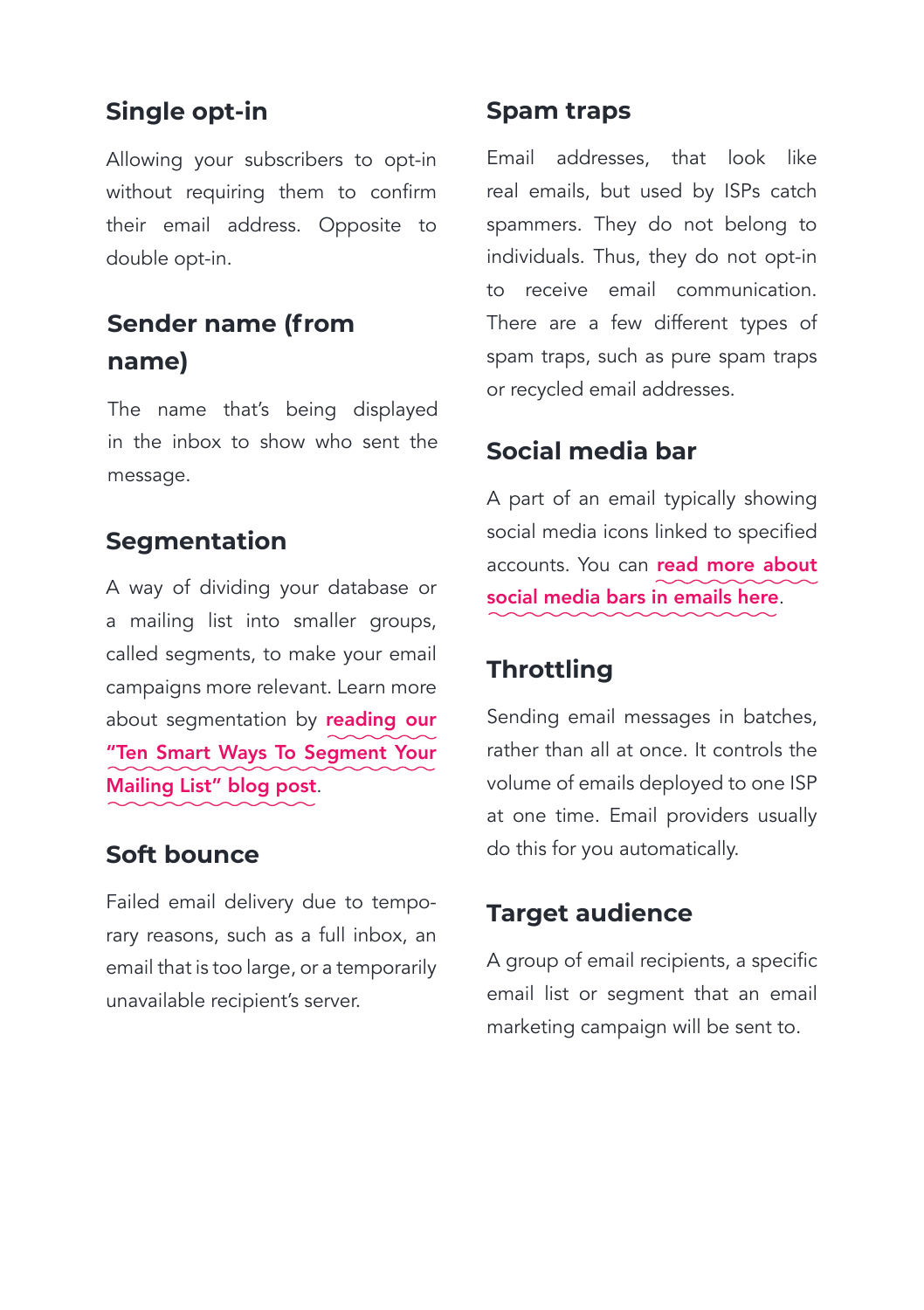# **Unique open rate**

Indicates how many people have opened the message, while total opens show the total number of email openings for a particular email (the number of openings for a single person can be multiple). Also see "click rate" and "click-through rate".

# **Unsubscribe mechanism / unsubscribe link**

A link that allows the recipient of the email to opt out of receiving emails at any time.

# **Unsubscribe page / opt-out page**

A website that recipients are directed to when they click the unsubscribe link in the email.

# **SPF – Sender Policy Framework**

Another email authentication method that's used to validate if an email came from an authorized domain, or in other words, on whose behalf an IP or domain sends the email.

# **Transactional email**

An email that is triggered by a user's actions, and sent to assist with an agreed-upon transaction, for example, confirmation of a newly created account or a purchase receipt. They are deployed on a one-off basis, to a single email address, usually in realtime.

# **Welcome email**

A welcome email message that is sent to a new email subscriber.

# **Win-back email**

An email or a series of emails with the purpose to re-engage inactive subscribers. These types of campaigns can also be called re-engagement campaigns.

# **Whitelist**

When the email recipient adds you to his or her approved sender's list, helping your emails reach the inbox and avoid being classified as junk mail.